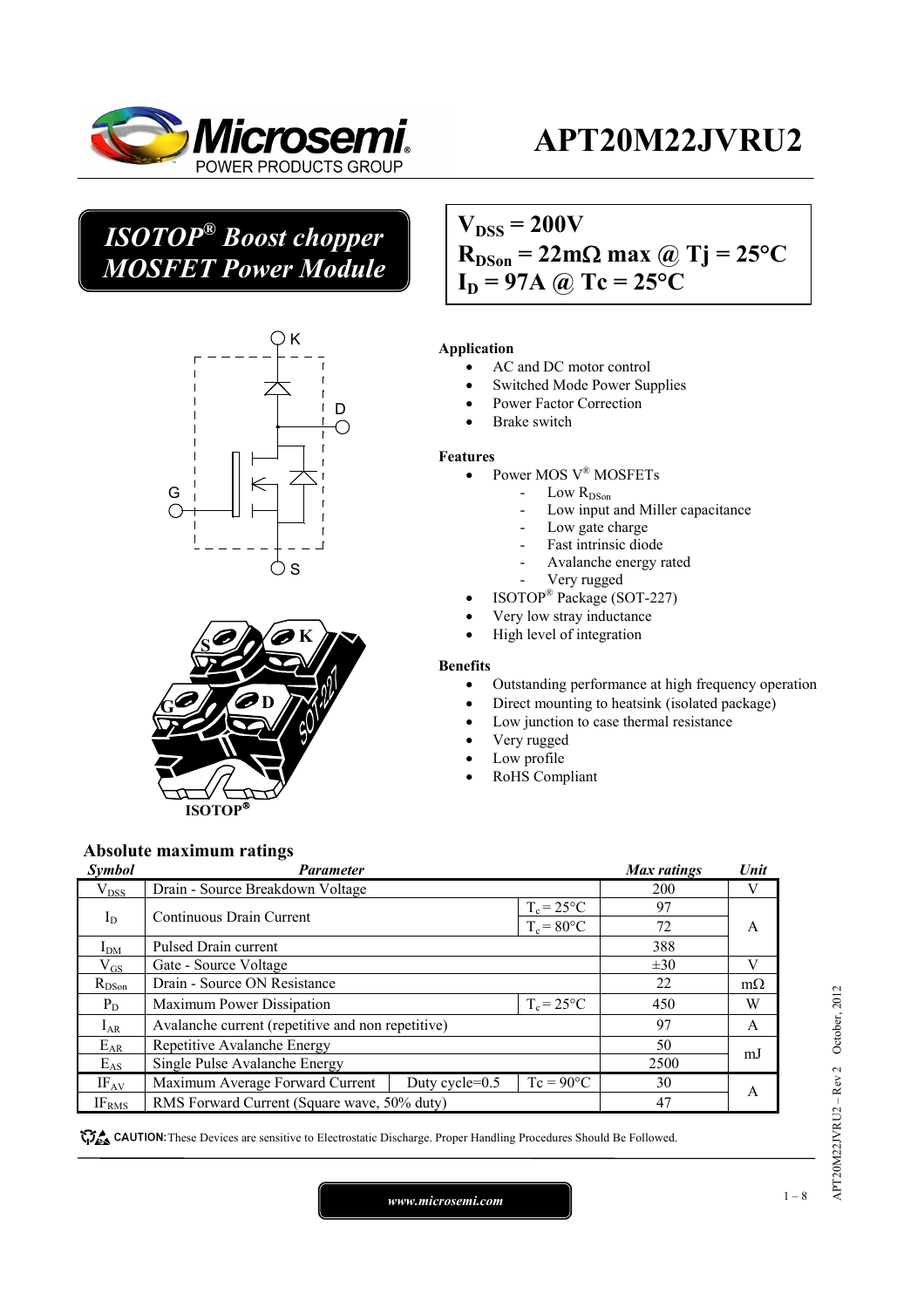

### All ratings  $@T_j = 25°C$  unless otherwise specified

### **Electrical Characteristics**

|              | Symbol Characteristic           | <b>Test Conditions</b>                          |                     | Min | ľvv | <b>Max</b> | Unit      |
|--------------|---------------------------------|-------------------------------------------------|---------------------|-----|-----|------------|-----------|
| $I_{DSS}$    | Zero Gate Voltage Drain Current | $V_{GS} = 0V$ , $V_{DS} = 200V$                 | $T_i = 25^{\circ}C$ |     |     | 25         | μA        |
|              |                                 | $V_{GS} = 0V$ , $V_{DS} = 160V$   $T_i = 125°C$ |                     |     |     | 250        |           |
| $R_{DS(on)}$ | Drain – Source on Resistance    | $V_{GS} = 10V$ , $I_D = 48.5A$                  |                     |     |     | 22         | $m\Omega$ |
| $V_{GS(th)}$ | Gate Threshold Voltage          | $V_{GS} = V_{DS}$ , $I_D = 2.5 mA$              |                     |     |     |            | V         |
| $I_{GSS}$    | Gate – Source Leakage Current   | $V_{GS} = \pm 20 V$ , $V_{DS} = 0V$             |                     |     |     | $\pm 100$  | nA        |

### **Dynamic Characteristics**

| <b>Symbol</b>       | <b>Characteristic</b>        | <b>Test Conditions</b>                                                        | Min | $\mathcal{I}yp$ | <b>Max</b> | Unit |
|---------------------|------------------------------|-------------------------------------------------------------------------------|-----|-----------------|------------|------|
| $C_{iss}$           | <b>Input Capacitance</b>     | $V_{GS} = 0V$                                                                 |     | 8500            |            |      |
| $C_{\rm oss}$       | <b>Output Capacitance</b>    | $V_{DS}$ = 25V<br>$f = 1MHz$                                                  |     | 1950            |            | pF   |
| $C_{\rm rss}$       | Reverse Transfer Capacitance |                                                                               |     | 560             |            |      |
| $Q_{g}$             | Total gate Charge            | $V_{GS} = 10V$                                                                |     | 290             |            |      |
| $Q_{gs}$            | Gate – Source Charge         | $V_{\text{Bus}} = 100V$<br>$I_D = 97A$ (a) $T_J = 25^{\circ}C$                |     | 66              |            | nC   |
| $Q_{gd}$            | Gate – Drain Charge          |                                                                               |     | 120             |            |      |
| $T_{d(0n)}$         | Turn-on Delay Time           | $V_{GS} = 15V$                                                                |     | 16              |            |      |
| $T_r$               | Rise Time                    | $V_{\text{Bus}} = 100V$<br>$I_D = 97A$ (a) $T_J = 25$ °C<br>$R_G = 0.6\Omega$ |     | 25              |            |      |
| $T_{\text{d(off)}}$ | Turn-off Delay Time          |                                                                               |     | 48              |            | ns   |
| $T_f$               | Fall Time                    |                                                                               |     | 8               |            |      |

### **Chopper diode ratings and characteristics**

| <b>Symbol</b> | <i><b>Characteristic</b></i>     | <b>Test Conditions</b>                               |                | Min | $\mathcal{I}yp$ | <b>Max</b> | Unit           |
|---------------|----------------------------------|------------------------------------------------------|----------------|-----|-----------------|------------|----------------|
| $V_{F}$       | Diode Forward Voltage            | $I_F = 30A$                                          |                |     | 1.1             | 1.15       |                |
|               |                                  | $I_F = 60A$                                          |                |     | 1.4             |            | V              |
|               |                                  | $I_F = 30A$                                          | $T_i = 125$ °C |     | 0.9             |            |                |
| $I_{RM}$      | Maximum Reverse Leakage Current  | $V_R = 200V$                                         | $T_i = 25$ °C  |     |                 | 250        |                |
|               |                                  | $V_R = 200V$                                         | $T_i = 125$ °C |     |                 | 500        | $\mu$ A        |
| $C_T$         | Junction Capacitance             | $V_R = 200V$                                         |                |     | 94              |            | pF             |
|               | Reverse Recovery Time            | $I_F = 1A, V_R = 30V$<br>$di/dt = 200A/\mu s$        | $T_i = 25$ °C  |     | 21              |            | ns             |
| $\rm t_{rr}$  | Reverse Recovery Time            | $I_F = 30A$<br>$V_R = 133V$<br>$di/dt = 200A/\mu s$  | $T_i = 25$ °C  |     | 24              |            |                |
|               |                                  |                                                      | $T_i = 125$ °C |     | 48              |            |                |
| $I_{RRM}$     | Maximum Reverse Recovery Current |                                                      | $T_i = 25$ °C  |     | 3               |            | $\overline{A}$ |
|               |                                  |                                                      | $T_i = 125$ °C |     | 6               |            |                |
| $Q_{rr}$      | Reverse Recovery Charge          |                                                      | $T_i = 25$ °C  |     | 33              |            | nC             |
|               |                                  |                                                      | $T_i = 125$ °C |     | 150             |            |                |
| $t_{rr}$      | Reverse Recovery Time            | $I_F = 30A$<br>$V_R = 133V$<br>$di/dt = 1000A/\mu s$ |                |     | 31              |            | ns             |
| $Q_{rr}$      | Reverse Recovery Charge          |                                                      | $T_i = 125$ °C |     | 335             |            | nC             |
| $I_{RRM}$     | Maximum Reverse Recovery Current |                                                      |                |     | 19              |            | A              |

*www.microsemi.com* 2-8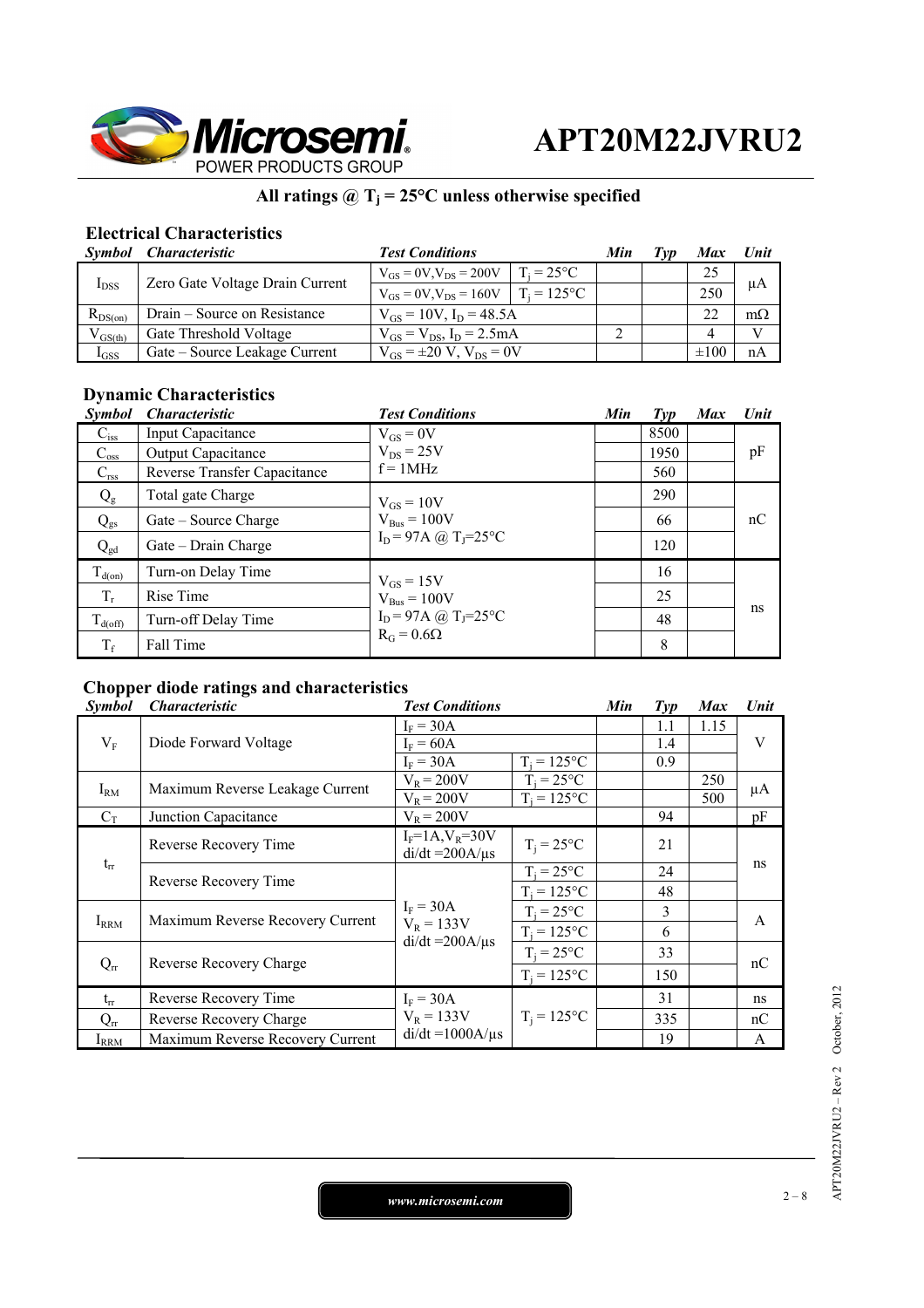

#### **Thermal and package characteristics**

| Symbol | <i>Characteristic</i> |  |
|--------|-----------------------|--|

|                                                   | Symbol Characteristic                                                             |               | Min   | Typ  | <b>Max</b> | Unit               |  |
|---------------------------------------------------|-----------------------------------------------------------------------------------|---------------|-------|------|------------|--------------------|--|
| $R_{thJC}$<br>Junction to Case Thermal Resistance |                                                                                   | <b>MOSFET</b> |       |      | 0.28       |                    |  |
|                                                   |                                                                                   | Diode         |       |      |            | $\rm ^{\circ}$ C/W |  |
| $R_{thJA}$                                        | Junction to Ambient (IGBT & Diode)                                                |               |       |      | 20         |                    |  |
| V <sub>ISOL</sub>                                 | RMS Isolation Voltage, any terminal to case $t = 1$ min, 50/60Hz                  |               | 2500  |      |            |                    |  |
| $T_J, T_{STG}$                                    | Storage Temperature Range                                                         |               | $-55$ |      | 150        | $\rm ^{\circ}C$    |  |
| $T_{L}$                                           | Max Lead Temp for Soldering: 0.063" from case for 10 sec                          |               |       |      | 300        |                    |  |
| Torque                                            | Mounting torque (Mounting $= 8-32$ or 4mm Machine and terminals $= 4$ mm Machine) |               |       |      | 1.5        | N.m                |  |
| Wt                                                | Package Weight                                                                    |               |       | 29.2 |            | Զ                  |  |

#### **Typical MOSFET Performance Curve**

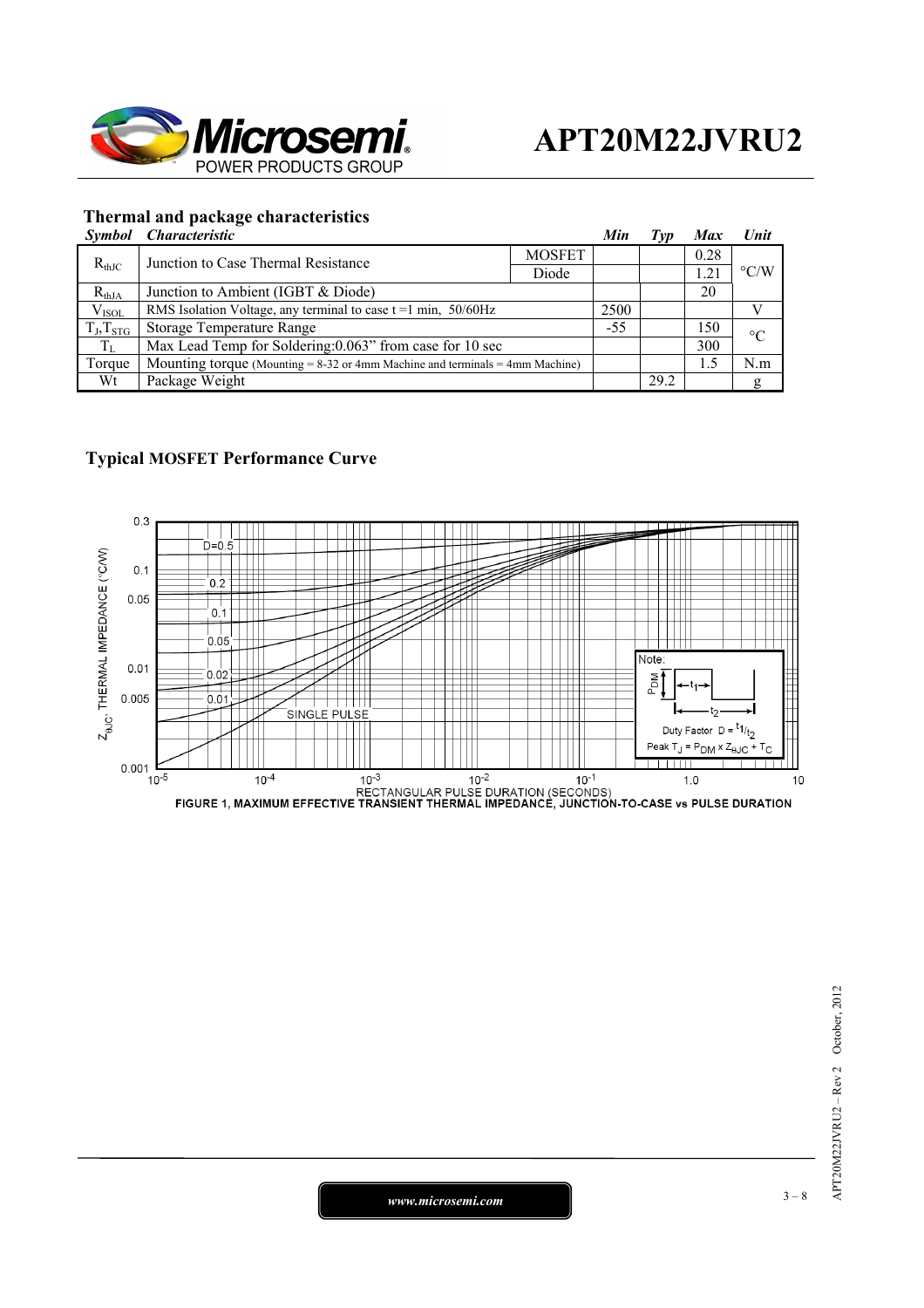



*www.microsemi.com* **1** – 8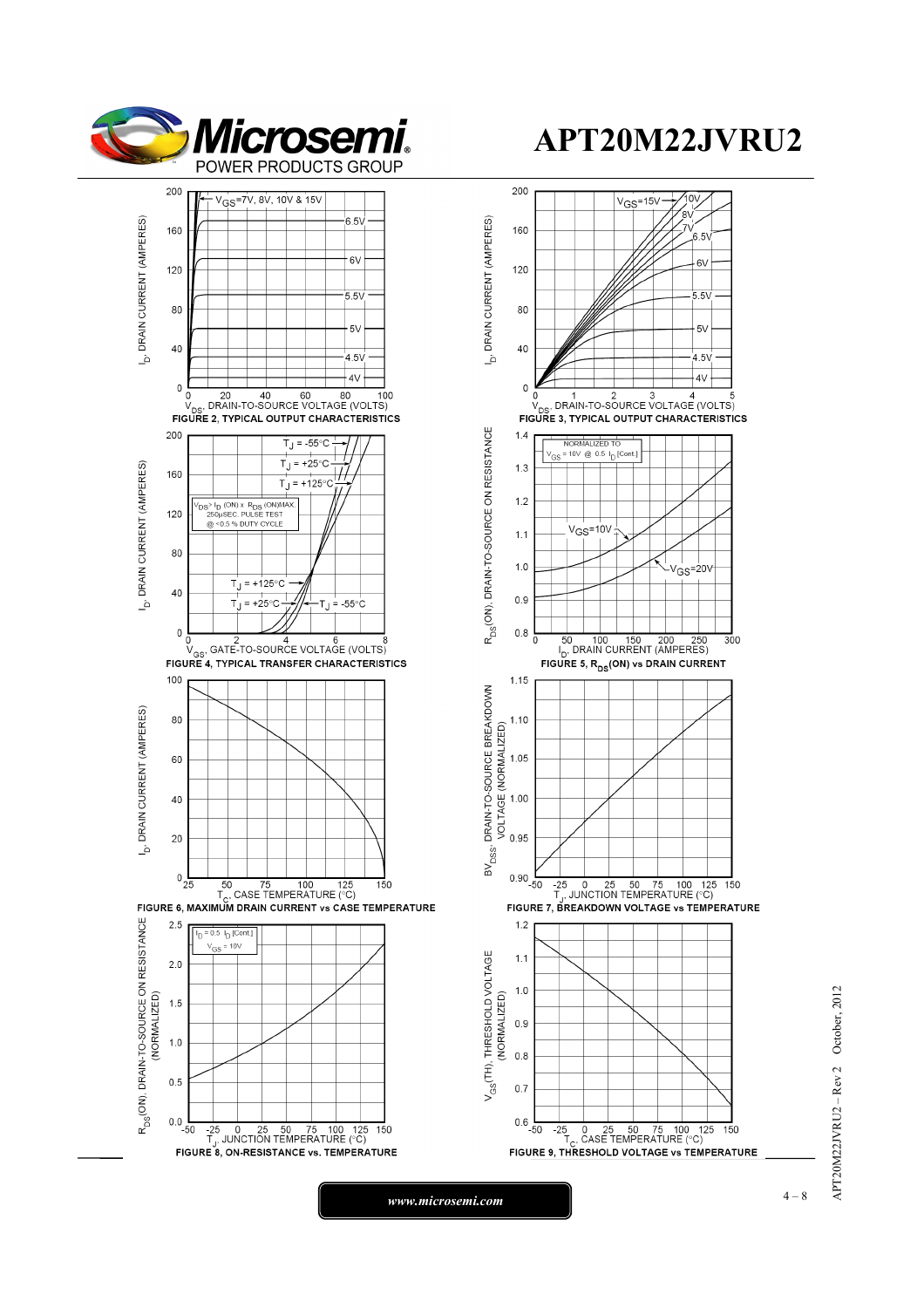





## **Typical Diode Performance Curve**







 $APT20M22JVRU2 - Rev 2 October, 2012$ APT20M22JVRU2 – Rev 2 October, 2012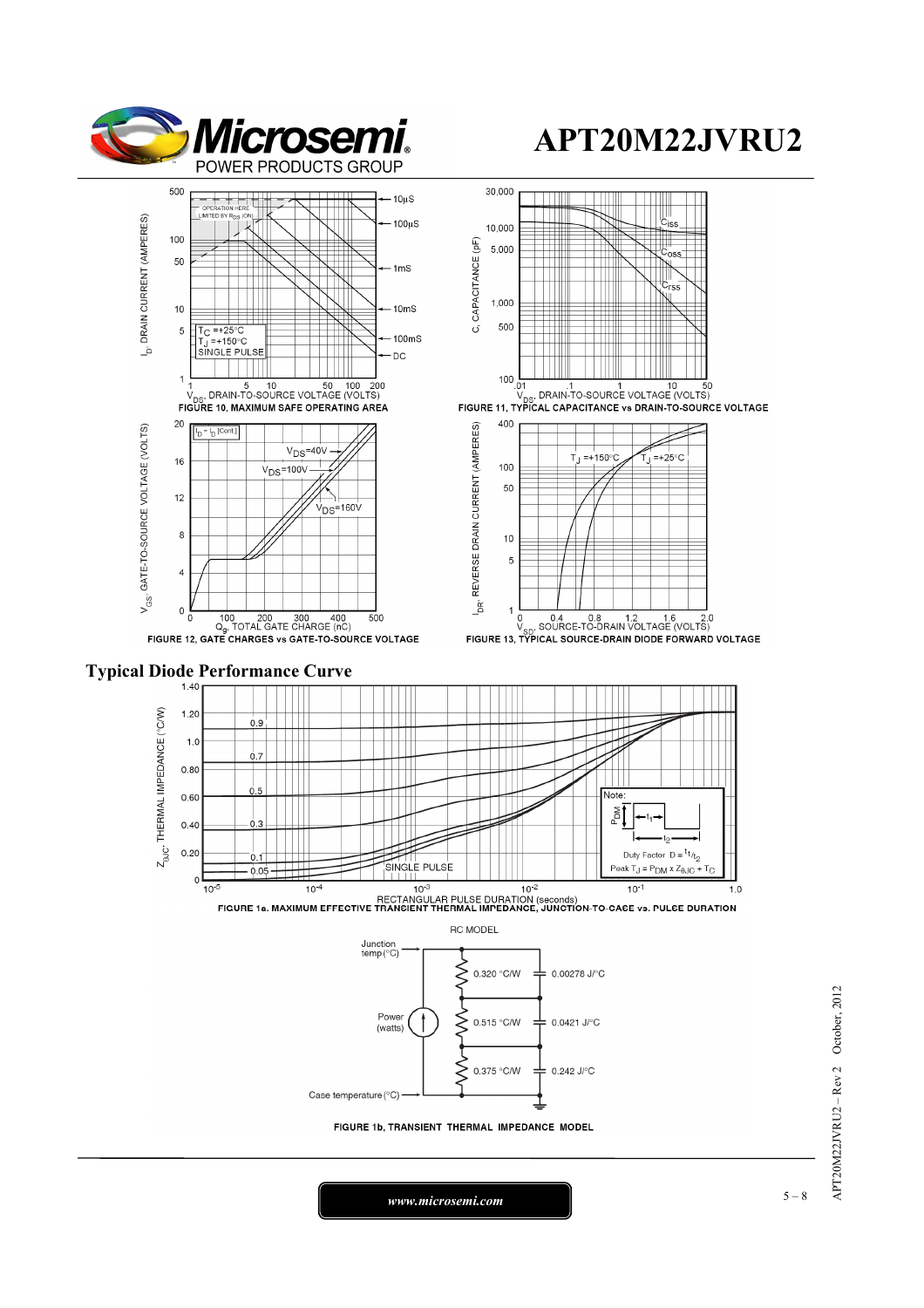





*www.microsemi.com* **6-8**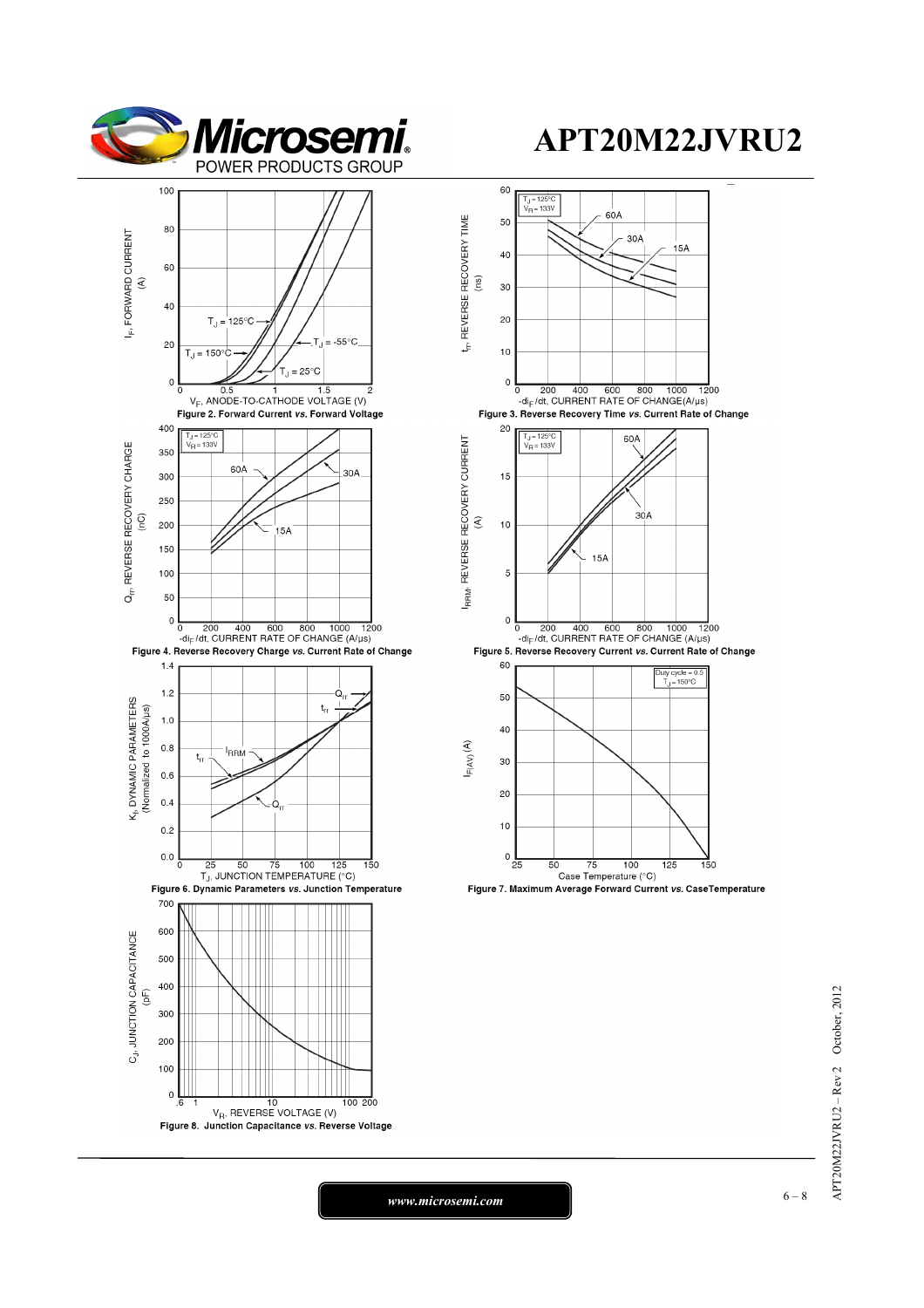



- current goes from positive to negative, to the point at which the straight line through IRRM and 0.25• IRRM passes through zero.
- $\bigodot$  Q<sub>rr</sub> Area Under the Curve Defined by I<sub>RRM</sub> and t<sub>rr</sub>.

Figure 10, Diode Reverse Recovery Waveform and Definitions

2